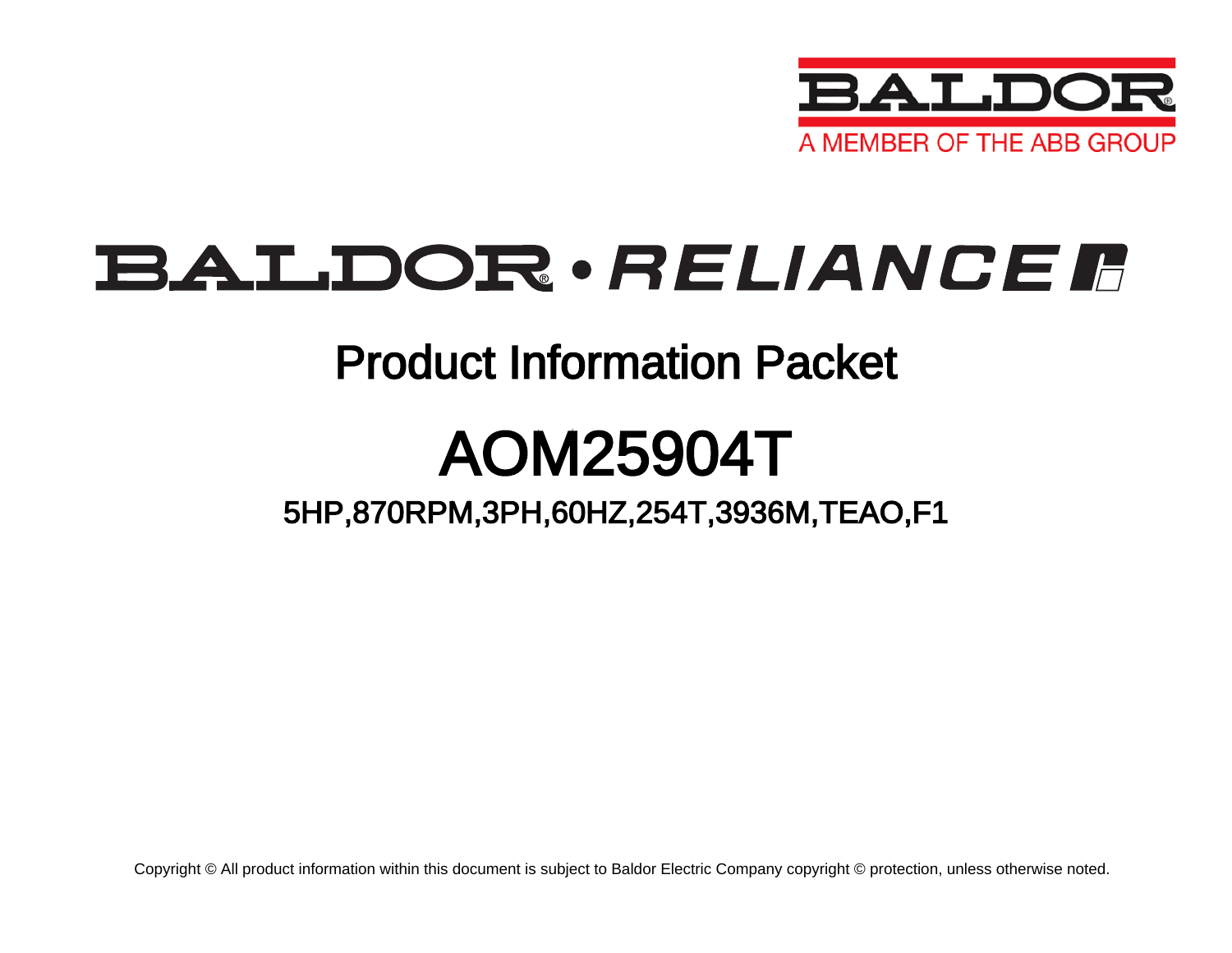#### BALDOR · RELIANCE F Product Information Packet: AOM25904T - 5HP,870RPM,3PH,60HZ,254T,3936M,TEAO,F1

| <b>Part Detail</b> |             |                  |                |             |          |                      |            |  |
|--------------------|-------------|------------------|----------------|-------------|----------|----------------------|------------|--|
| Revision:          |             | Status:          | PRD/A          | Change #:   |          | Proprietary:         | No         |  |
| Type:              | AC          | Prod. Type:      | 3936M          | Elec. Spec: | 39WGZ042 | CD Diagram:          | CD0005     |  |
| Enclosure:         | <b>TEAO</b> | Mfg Plant:       |                | Mech. Spec: | 39J95    | Layout:              | 39LYJ095   |  |
| Frame:             | 254T        | Mounting:        | F <sub>1</sub> | Poles:      | 08       | <b>Created Date:</b> |            |  |
| Base:              | <b>RG</b>   | <b>Rotation:</b> | R              | Insulation: |          | Eff. Date:           | 03-03-2008 |  |
| Leads:             | 9#12 36" LG | v                |                |             |          | <b>Replaced By:</b>  |            |  |
| Literature:        |             | Elec. Diagram:   |                |             |          |                      |            |  |

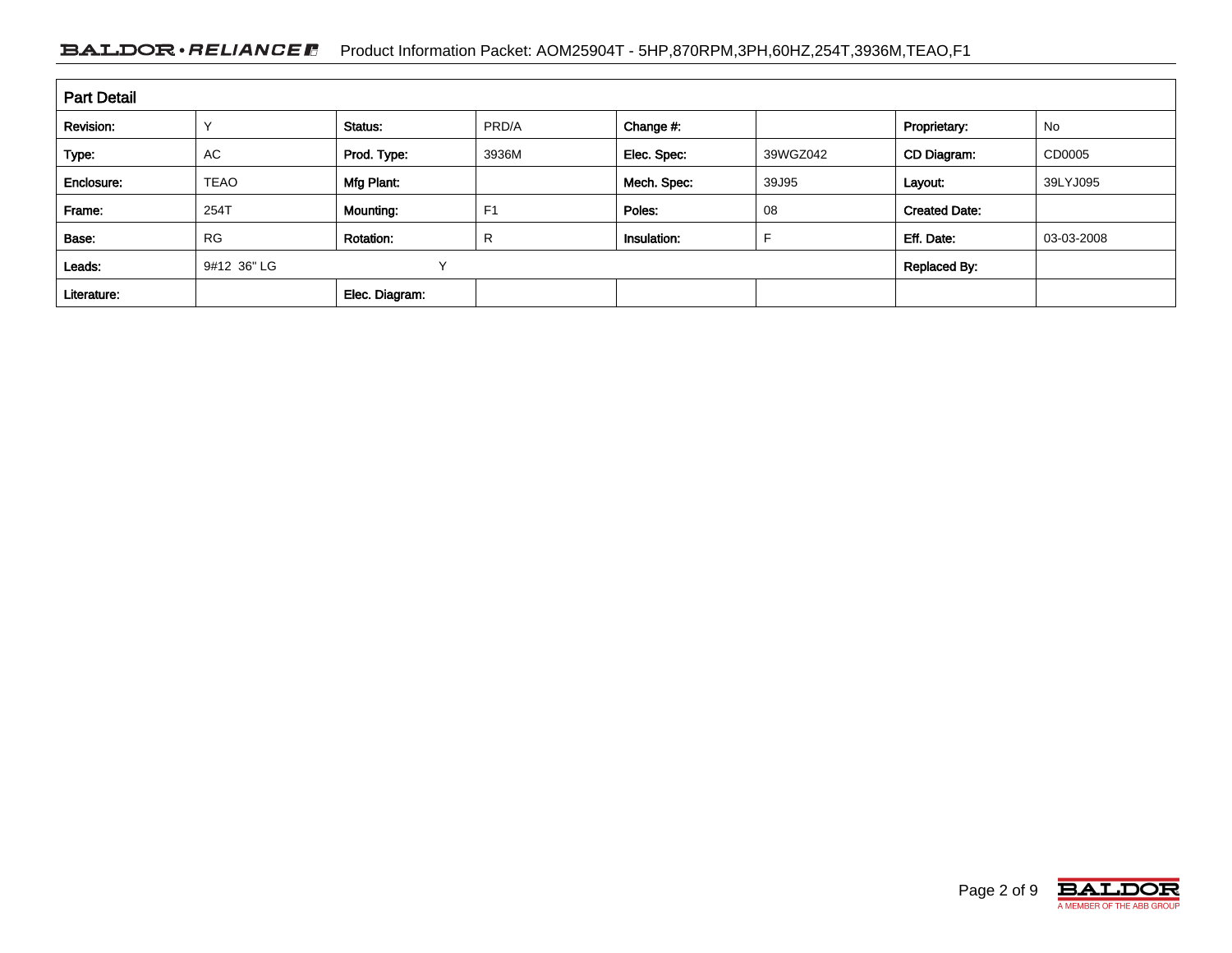#### BALDOR · RELIANCE F Product Information Packet: AOM25904T - 5HP,870RPM,3PH,60HZ,254T,3936M,TEAO,F1

| Nameplate NP1256L |                    |                |      |            |              |              |   |  |  |  |
|-------------------|--------------------|----------------|------|------------|--------------|--------------|---|--|--|--|
| CAT.NO.           | AOM25904T          |                |      |            |              |              |   |  |  |  |
| SPEC.             | 39J95Z42           |                |      |            |              |              |   |  |  |  |
| HP                | 5 AIR OVER         |                |      |            |              |              |   |  |  |  |
| <b>VOLTS</b>      | 230/460            |                |      |            |              |              |   |  |  |  |
| <b>AMP</b>        | 17.8/8.9           |                |      |            |              |              |   |  |  |  |
| <b>RPM</b>        | 870                |                |      |            |              |              |   |  |  |  |
| <b>FRAME</b>      | 254T               | HZ             | 60   | PH         | $\mathbf{3}$ |              |   |  |  |  |
| SER.F.            | 1.15               | <b>CODE</b>    | G    | <b>DES</b> | В            | <b>CLASS</b> | F |  |  |  |
| NEMA-NOM-EFF      | 82.5               | PF             | 64   |            |              |              |   |  |  |  |
| <b>RATING</b>     | 40C AMB-CONT       |                |      |            |              |              |   |  |  |  |
| cc                |                    | USABLE AT 208V | 19.6 |            |              |              |   |  |  |  |
| DE                | 6309               | <b>ODE</b>     | 6208 |            |              |              |   |  |  |  |
| <b>ENCL</b>       | <b>TEAO</b>        | SN             |      |            |              |              |   |  |  |  |
|                   | 900 FPM AT 250 CFM |                |      |            |              |              |   |  |  |  |

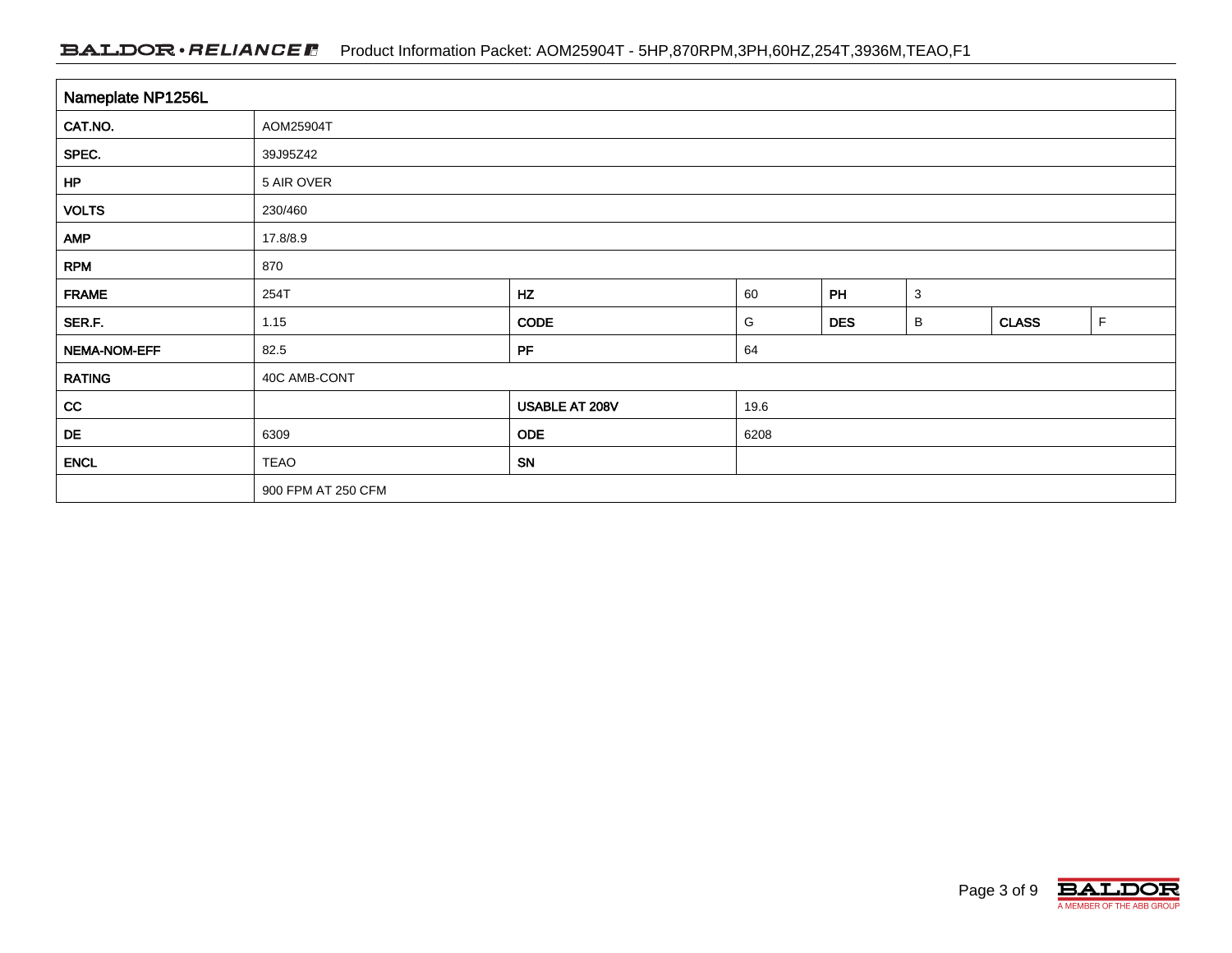| <b>Parts List</b> |                                          |          |  |  |  |  |
|-------------------|------------------------------------------|----------|--|--|--|--|
| Part Number       | <b>Description</b>                       | Quantity |  |  |  |  |
| SA000239          | SA 39J95Z42                              | 1.000 EA |  |  |  |  |
| RA000239          | RA 39J95Z42                              | 1.000 EA |  |  |  |  |
| HA6016            | ADAPTER, CAST CONDUIT BOX                | 1.000 EA |  |  |  |  |
| 09GS1000SP        | GASKET-CONDUIT BOX, 1/16 THICK LEXIDE    | 1.000 EA |  |  |  |  |
| 09CB3002SP        | CB W/1.38 LEAD HOLE FOR 37, 39, 307 & 30 | 1.000 EA |  |  |  |  |
| 09GS1000SP        | GASKET-CONDUIT BOX, 1/16 THICK LEXIDE    | 1.000 EA |  |  |  |  |
| 19XW2520A16       | SCREW, 1/4-20X1 TAPTITE-II OR ROLOC 91   | 2.000 EA |  |  |  |  |
| HW1001A25         | LOCKWASHER 1/4, ZINC PLT .493 OD, .255 I | 2.000 EA |  |  |  |  |
| WD1000B17         | T&B CX35TN TERMINAL                      | 1.000 EA |  |  |  |  |
| 11XW1032G06       | 10-32 X .38, TAPTITE II, HEX WSHR SLTD U | 1.000 EA |  |  |  |  |
| 39EP1100B01       | STD FRONT EP, TENV                       | 1.000 EA |  |  |  |  |
| HA4051A00         | PLASTIC CAP FOR GREASE FITTING           | 1.000 EA |  |  |  |  |
| HW5100A08         | W3118-035 WVY WSHR (WB)                  | 1.000 EA |  |  |  |  |
| 39EP1101A02       | STD PU EP-ENCL-TEFC                      | 1.000 EA |  |  |  |  |
| HA4051A00         | PLASTIC CAP FOR GREASE FITTING           | 1.000 EA |  |  |  |  |
| 10XN2520K28       | 1/4-20 X 1.75" HX HD SCRWGRADE 5, ZINC P | 4.000 EA |  |  |  |  |
| HW1001A25         | LOCKWASHER 1/4, ZINC PLT .493 OD, .255 I | 4.000 EA |  |  |  |  |
| HA3154A01         | STUD, 3/8-16 X 14.375                    | 4.000 EA |  |  |  |  |
| XY3816A12         | 3/8-16 FINISHED NUT                      | 8.000 EA |  |  |  |  |
| 09CB3501SP        | CONDUIT BOX LID FOR 09CB3001 & 09CB3002  | 1.000 EA |  |  |  |  |
| 09GS1013SP        | 09 GS FOR 09CB3501 LID - LEXIDE          | 1.000 EA |  |  |  |  |
| 51XW2520A12       | .25-20 X .75, TAPTITE II, HEX WSHR SLTD  | 2.000 EA |  |  |  |  |
| HW2501G25         | KEY, 3/8 SQ X 2.875                      | 1.000 EA |  |  |  |  |
| LB1115N           | LABEL, LIFTING DEVICE (ON ROLLS)         | 1.000 EA |  |  |  |  |

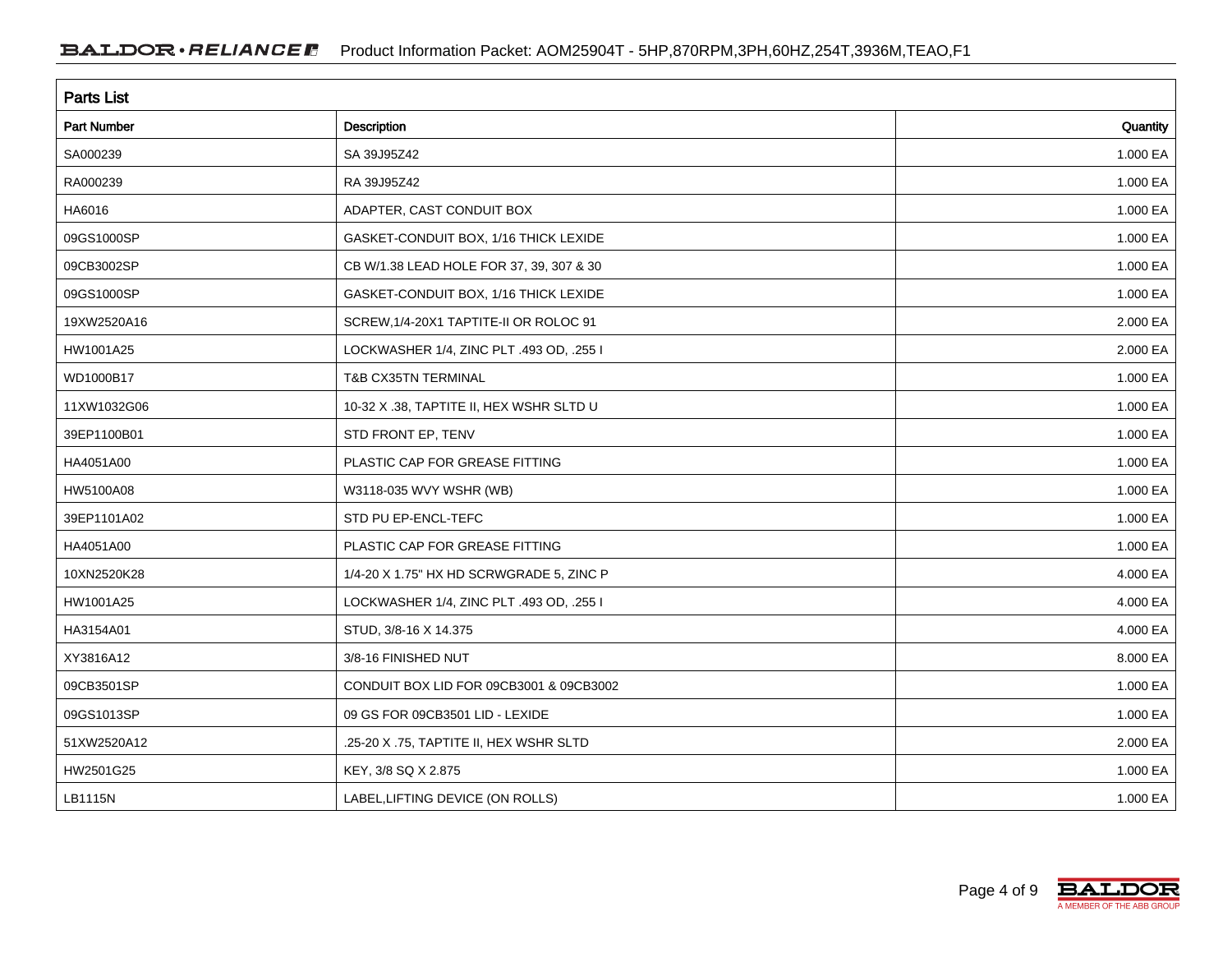| <b>Parts List (continued)</b> |                                          |          |  |  |  |  |
|-------------------------------|------------------------------------------|----------|--|--|--|--|
| <b>Part Number</b>            | <b>Description</b>                       | Quantity |  |  |  |  |
| HW4500A03                     | GREASE FITTING, .125 NPT 1610(ALEMITE) 8 | 1.000 EA |  |  |  |  |
| HW4500A17                     | 317400 ALEMITE GREASE RELIEF             | 1.000 EA |  |  |  |  |
| MJ1000A75                     | GREASE, POLYREX EM EXXON (USe 4824-15A)  | 0.030 LB |  |  |  |  |
| HW4500A03                     | GREASE FITTING, .125 NPT 1610(ALEMITE) 8 | 1.000 EA |  |  |  |  |
| HW4500A17                     | 317400 ALEMITE GREASE RELIEF             | 1.000 EA |  |  |  |  |
| MG1000G27                     | MED CHARCOAL METALLIC GREY               | 0.050 GA |  |  |  |  |
| 85XU0407A04                   | #4-7 X 1/4 DRIVE PIN                     | 2.000 EA |  |  |  |  |
| LC0005E01                     | CONN.DIA./WARNING LABEL (LC0005/LB1119N) | 1.000 EA |  |  |  |  |
| <b>NP1256L</b>                | ALUM UL CSA CC                           | 1.000 EA |  |  |  |  |
| 39PA1000                      | PACKAGING GROUP 39 PRINT                 | 1.000 EA |  |  |  |  |
| MN416A01                      | TAG-INSTAL-MAINT no wire (1200/bx) 11/14 | 1.000 EA |  |  |  |  |

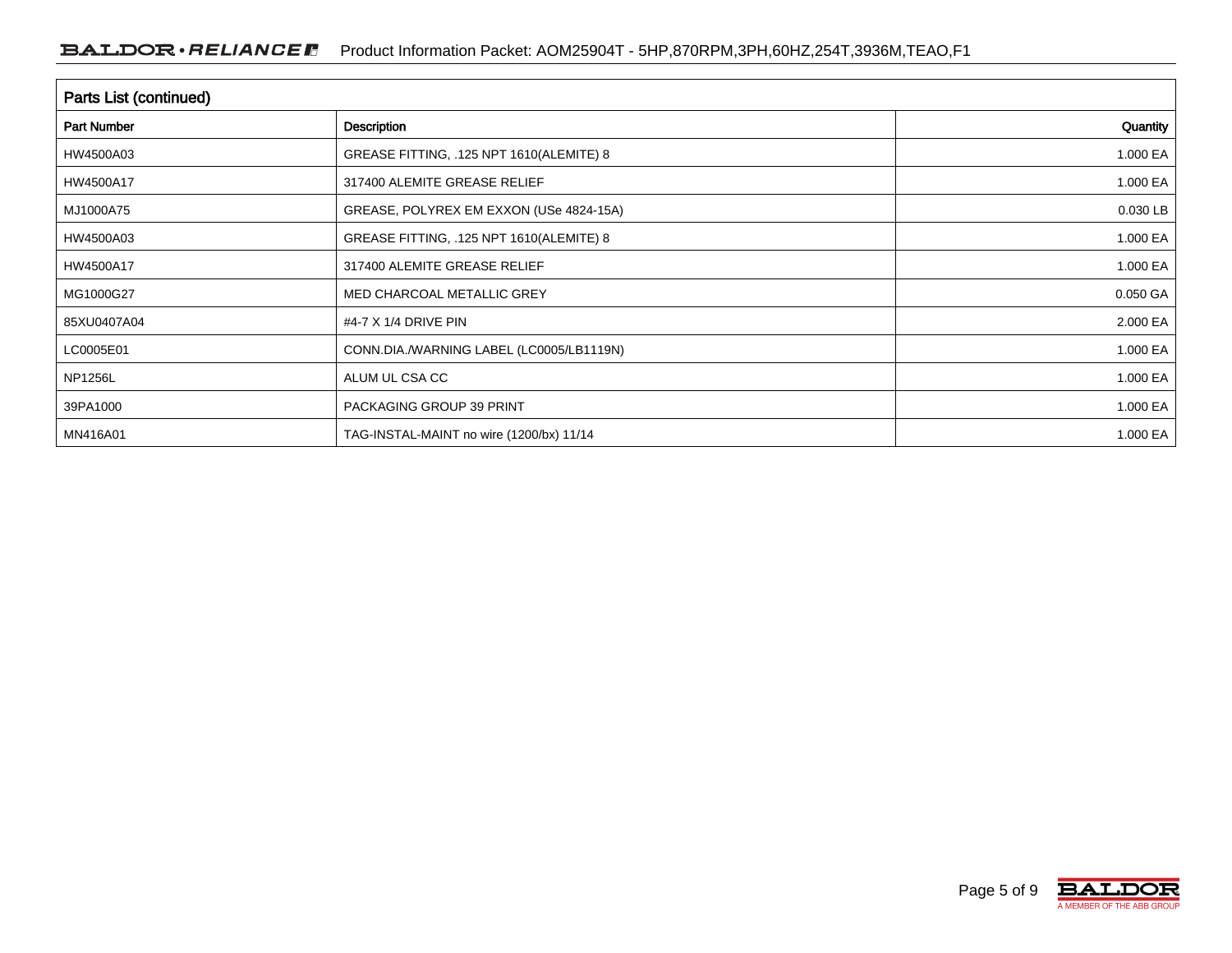#### **AC Induction Motor Performance Data**

Record # 13156 - Typical performance - not guaranteed values

| Winding: 39WGZ042-R001 |                  | <b>Type: 3936M</b> |                                                 | <b>Enclosure: TEAO</b>     |                        |                |
|------------------------|------------------|--------------------|-------------------------------------------------|----------------------------|------------------------|----------------|
|                        | Nameplate Data   |                    | 460 V, 60 Hz:<br><b>High Voltage Connection</b> |                            |                        |                |
| Rated Output (HP)      | 5 AIR OVER       | Full Load Torque   | 30 LB-FT                                        |                            |                        |                |
| <b>Volts</b>           |                  | 230/460            |                                                 | <b>Start Configuration</b> |                        | direct on line |
| <b>Full Load Amps</b>  | 17.8/8.9         |                    |                                                 | <b>Breakdown Torque</b>    |                        | 66 LB-FT       |
| R.P.M.                 |                  | 870                |                                                 | Pull-up Torque             |                        | 40 LB-FT       |
| Hz                     | 3<br>60<br>Phase |                    | Locked-rotor Torque                             |                            | 58.5 LB-FT             |                |
| NEMA Design Code       | B                | <b>KVA Code</b>    | G                                               | <b>Starting Current</b>    |                        | 41 A           |
| Service Factor (S.F.)  | 1.15             |                    |                                                 | No-load Current            |                        | 5.5A           |
| NEMA Nom. Eff.         | 82.5             | Power Factor       | 64                                              | Line-line Res. @ 25°C      |                        | $2.385 \Omega$ |
| Rating - Duty          | 40C AMB-CONT     |                    | Temp. Rise @ Rated Load                         |                            | $70^{\circ}$ C         |                |
| S.F. Amps              |                  |                    |                                                 |                            | Temp. Rise @ S.F. Load |                |
|                        |                  |                    |                                                 | Rotor inertia              |                        | 2.89 LB-FT2    |

Load Characteristics 460 V, 60 Hz, 5 HP

| Ⅰ% of Rated Load  | 25   | 50   | 75   | 100  | 125  | 150  | S.F.  |
|-------------------|------|------|------|------|------|------|-------|
| Power Factor      | 28   | 43   | 55   | 61   | 64   | 67   | 63    |
| <b>Efficiency</b> | 71.7 | 81.9 | 83.6 | 84.3 | 82.8 | 81   | 83.4  |
| Speed             | 896  | 893  | 890  | 886  | 880  | 876  | 882   |
| Line amperes      | 5.9  | 6.8  | 7.8  | 9.2  | 11.1 | 12.9 | 10.34 |

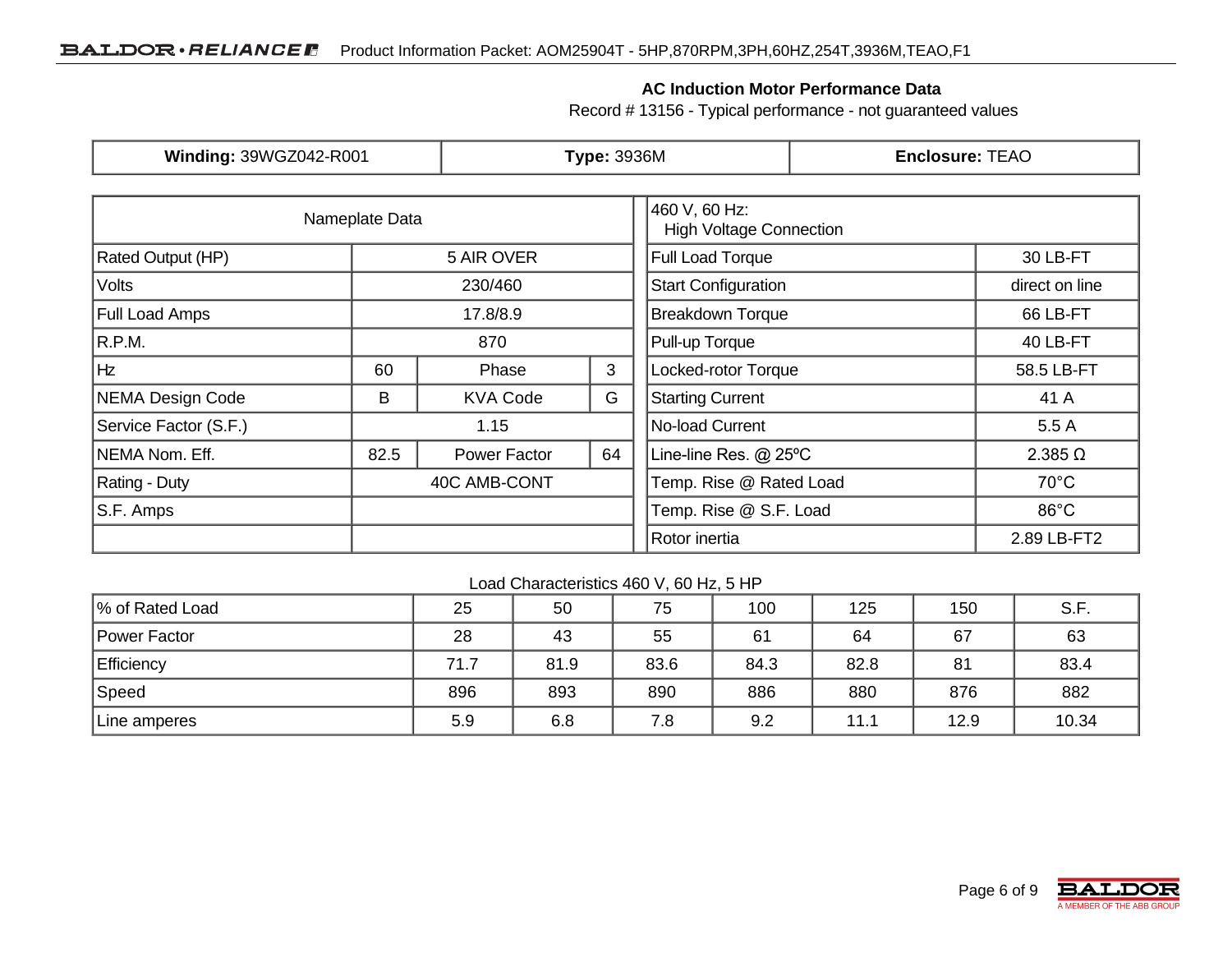

Performance Graph at 460V, 60Hz, 5.0HP Typical performance - Not guaranteed values

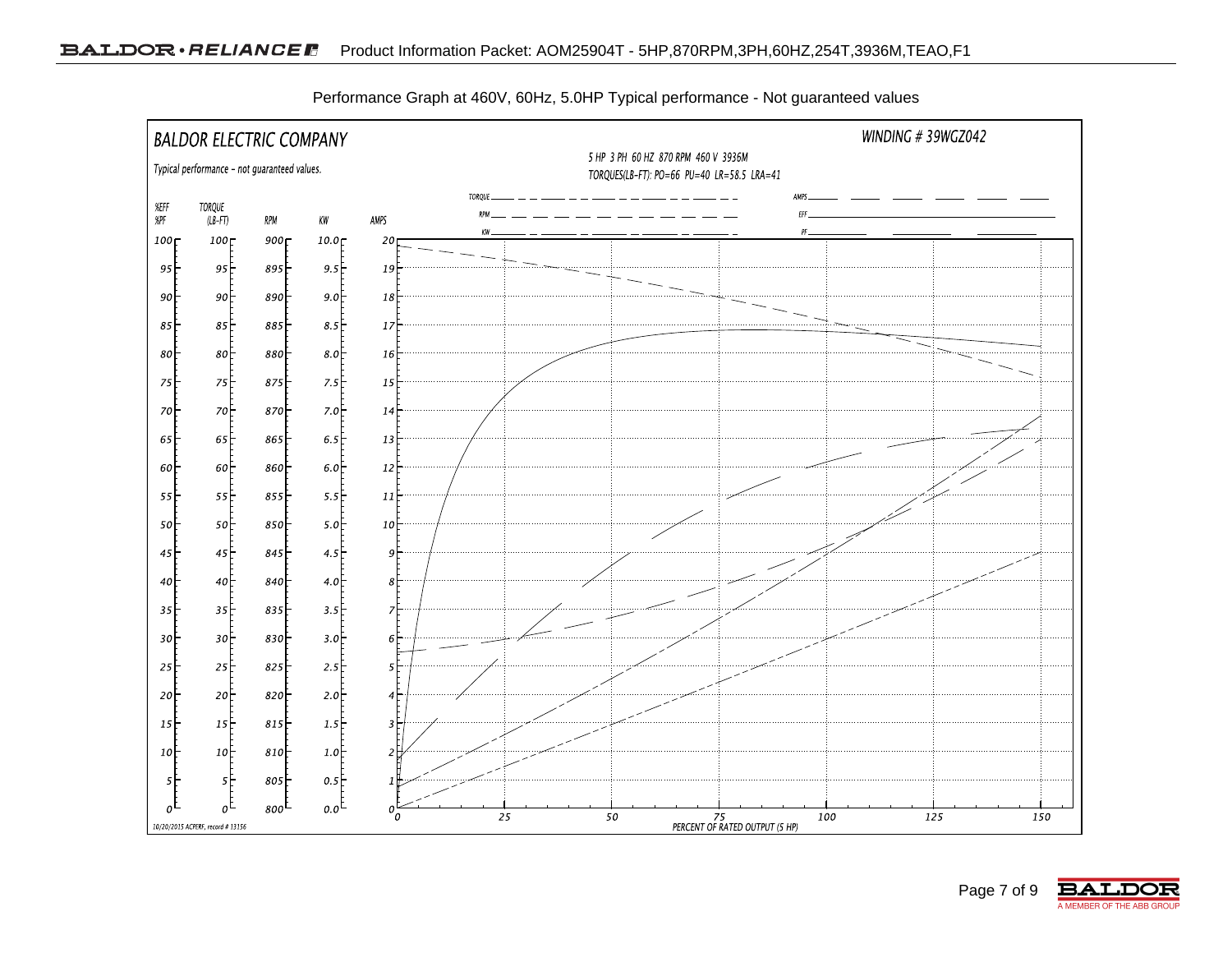